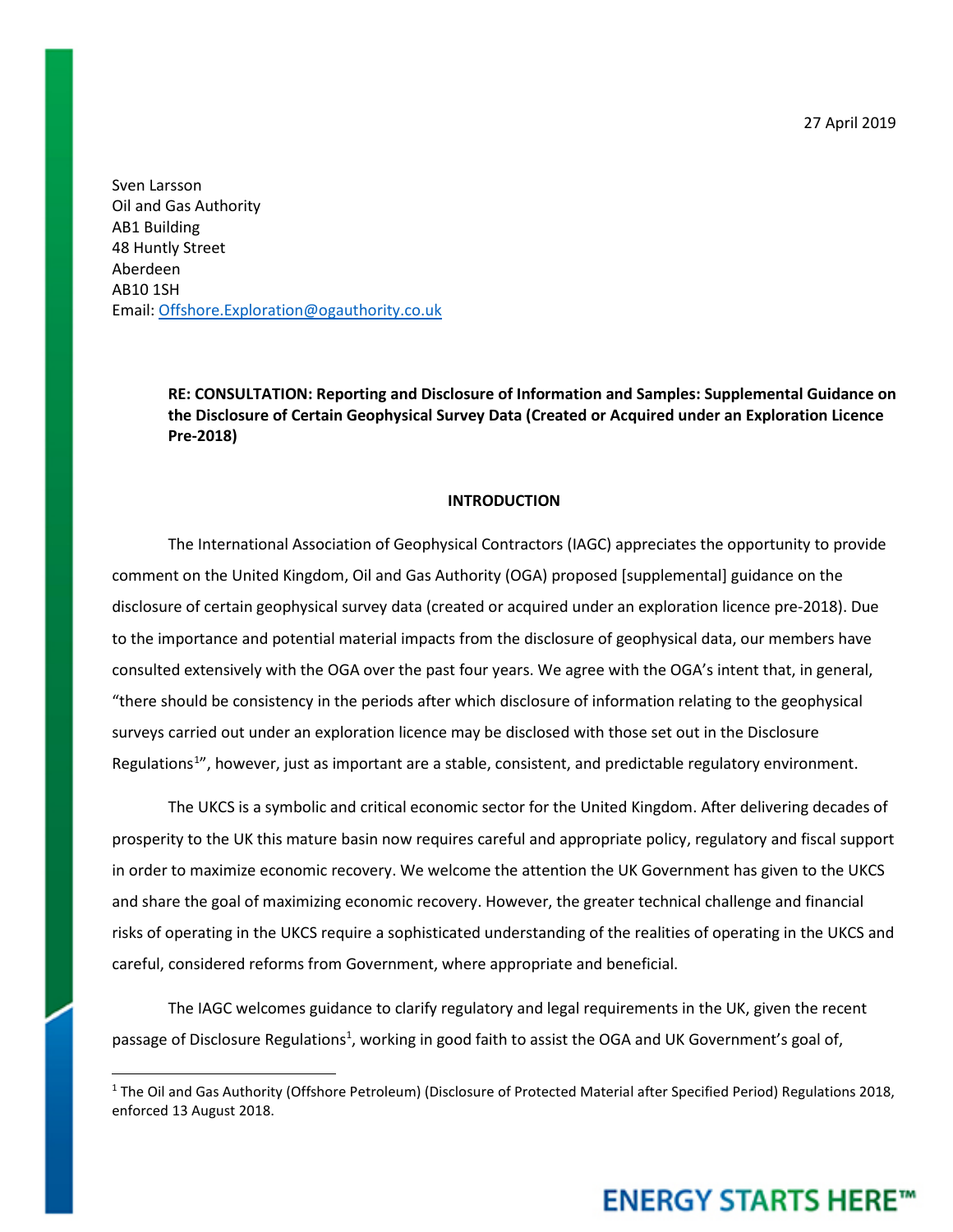"work[ing] with the industry and government to maximise the economic recovery of UK oil and gas". Unfortunately, the OGA has taken the opportunity of legal changes passed by duly elected officials in Parliament pertaining to post-2017 geophysical data disclosure, to propose retroactively, changes to widely known and accepted terms for disclosure of geophysical data, pre-2018.

Over the past 16 years, acquisition of data was made, through extensive exploration industry investment in the UK, with the mutual understanding by both the geophysical industry and the UK Government, under the terms of the *Agreement between the IAGC and the DTI for the Release of Speculative Seismic Data,* ("the 2003 Agreement"). It is extremely concerning that the OGA has published guidance without reference to the 2003 Agreement or terms therein, given the proposal seeks to completely change the clear terms of the 2003 Agreement, which set out the Government's position on the disclosure of multi-client geophysical data. Furthermore, it is wrong, as a matter of law, for the OGA to state that the 1998 Model Clause disclosure periods of 3 and 5 years formerly applied as standard practice, as the draft guidance suggests. What did in fact apply were the clear terms of the 2003 Agreement which were recognized throughout the industry as standard and agreed by the Government.

The IAGC submits that it is wrong, both as a matter of principle and as a matter of law, for the Government to unilaterally depart from the terms of the 2003 Agreement, particularly given the huge investment which has been made by the IAGC membership in exploration for long-term development projects. In seeking to make arbitrary, retroactive changes to the clear and well-established regulatory regime, is to depart from legislative and regulatory best practice and serves to disrupt and reduce investment, whilst undermining the UK's reputation as a stable, consistent regulatory environment. The OGA is severely disrupting the geophysical industry, interfering with the intellectual and other property of IAGC members and driving away any significant future investment in the industry. Barring significant changes to the proposed guidance governing pre-2018 disclosure of geophysical data, the OGA will find that its stated objective, "maximize[ing] the economic recovery of oil and gas<sup>[2](#page-1-0)</sup>" will not be achieved. Exploration flourishes where the overall attractiveness of the geological play is confirmed and where energy and fiscal policies are supportive, and provide regulatory and fiscal certainty.

The proposed guidance, will have a significant and immediate negative revenue impact on the seismic contractors who have invested heavily in the UK Continental Shelf (UKCS) during the last 15 years. It will also

<span id="page-1-0"></span><sup>&</sup>lt;sup>2</sup> Ambition and Priorities, OGA Website[; https://www.ogauthority.co.uk/about-us/ambition-priorities/](https://www.ogauthority.co.uk/about-us/ambition-priorities/) (accessed 7 April 2019).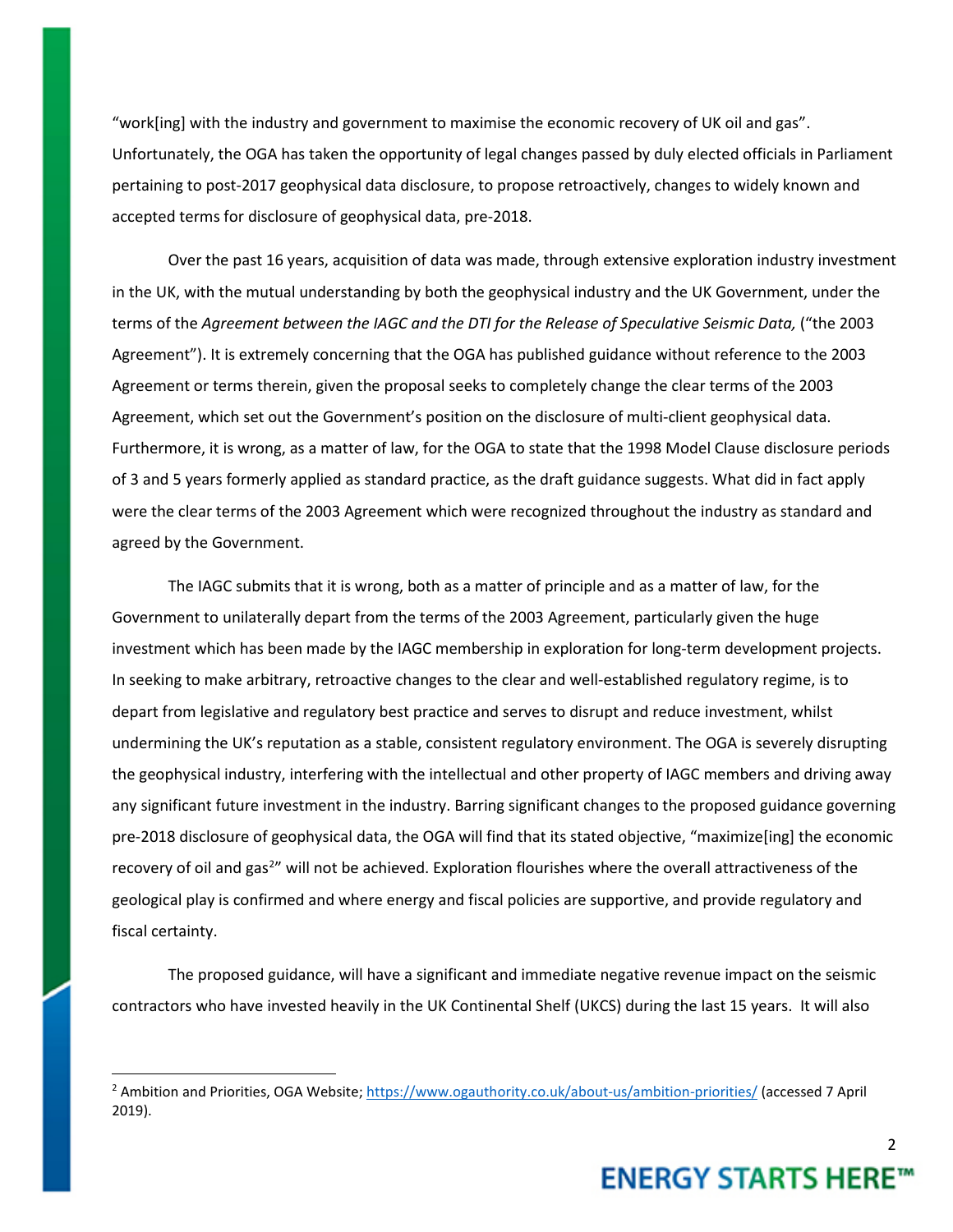immediately reduce the costs for oil companies they otherwise would have likely incurred, if and when significant volumes of data are disclosed. This is inherently unfair and anti-competitive.

#### **ASSOCIATION**

The IAGC is the international trade association for the geophysical and exploration industry, the cornerstone of the energy industry. Our membership includes onshore and offshore survey operators and acquisition companies, data process providers, exploration and production companies, equipment and software manufacturers, industry suppliers and service providers. The IAGC has more than 80 member companies in nearly 50 countries, comprised of a wide range of geophysical survey companies, equipment manufacturers, consultancies and providers of support services. The IAGC is further supported by a number of 'Industry Partners' which includes Exploration and Production companies.

The IAGC's mission is to optimize the business and regulatory climate, and enhance public understanding to support a strong, viable geophysical industry essential to discovering and delivering the world's energy resources. The IAGC's vision is to be the most credible and effective voice for promoting and ensuring a safe, environmentally responsible and competitive geophysical and exploration industry.

#### **BACKGROUND & OVERVIEW**

The OGA has taken an overly simplistic view of the geophysical industry, and demonstrated a lack of understanding of how the exploration market works under the multi-client business model for the geophysical and exploration industry. Disclosing legacy data for new analysis to create more investment, at most, could lead to initial, limited activity where immerging companies or competitors may attempt to reprocess the data for market. The irreversible impacts on the industry will be felt for many years.

Through an estimated twenty-five meetings in the past two years alone, along with countless discussions stretching back nearly two decades, the energy exploration industry has consulted with the UK government to ensure a stable business environment exists for development of the UK Continental Shelf (UKCS). Based on the 2003 Agreement, the industry has invested hundreds of millions GBP, to inform the development of energy resources undiscovered by previous generations. The IAGC has always welcomed these discussions and approached these in good faith.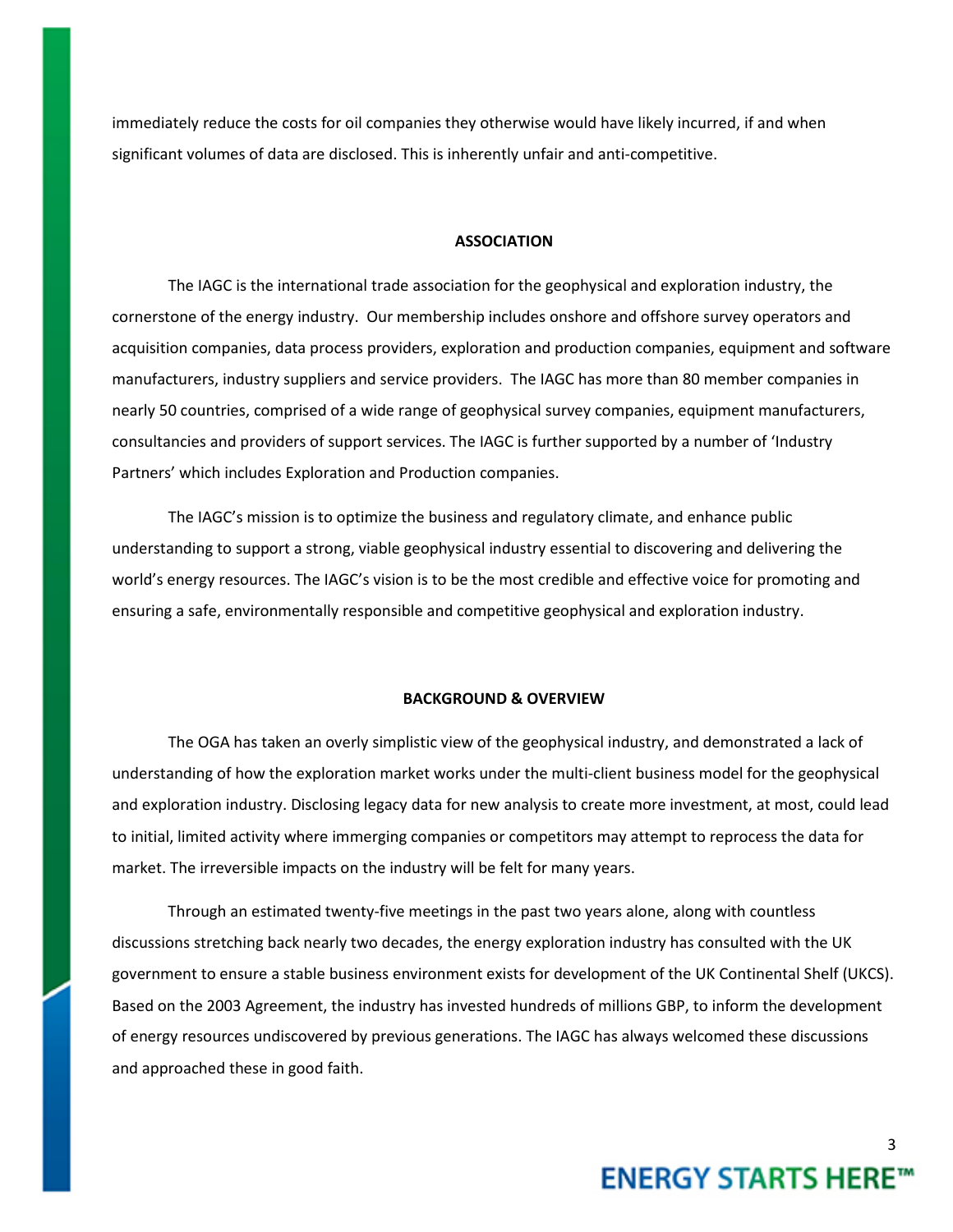The IAGC recognizes that the 1998 Petroleum Act includes the terms by which exploration licences are granted along with License Model Clauses. However, those clauses were not originally intended for application to geophysical data, but rather the release of specified data (or reports of activity). The very proposal to disclose multi-client geophysical data and the OGA's publicly discussed intent to apply the model clauses to geophysical data has destabilized the geophysical industry in the UK. Retroactively changing the terms as proposed in the pre-2018 guidance will further the negative economic impact on the exploration industry now and disincentivizes exploration activity in the UK.

The IAGC members have experienced negative impacts to contracting for at least the past eighteen months, from delayed pre-funding to reduced interest in new multi-client surveys, given the OGA's move toward disclosing data. The IAGC members submit that the proposed guidance is unfair, one sided in favour of the operators, and will have a disproportionately negative impact on the geophysical industry, perhaps reflecting a lack of internal OGA understanding of our business models and operations. OGA's consultation document itself is misleading, not fairly representing what has been current industry—and government—practice under the terms of the 2003 Agreement, but rather only representing the model clauses.

### **THE MULTI-CLIENT BUSINESS MODEL**

Geophysical surveys are conducted on either a multi-client or proprietary basis. Proprietary or exclusive surveys are acquired by a geophysical company for an individual client who owns the data, and they usually cover limited acreage. In contrast, multi-client surveys are acquired by the geophysical company for its own use and are generally collected over large acreage. The geophysical company owns the data which it then markets and licenses to as many clients as possible, making the survey less expensive on a per-unit-area basis than proprietary data and driving interest in the potential leasing acreage.

The multi-client data licensing business model has significant economic advantages for E&P companies, host governments and geophysical companies. The multi-client business model spreads the costs of data acquisition and processing over time and among multiple customers. Under the model, the geophysical company initiates and conducts projects of general industry interest at its own financial risk. Restricted nontransferrable data-user licenses are then sold to individual E&P companies for a fraction of the cost of acquiring and processing the data themselves, with no operation risks, allowing multiple E&P companies the opportunity to evaluate resource potential in particular area along geological trends that will facilitate higher exploration and development success rates.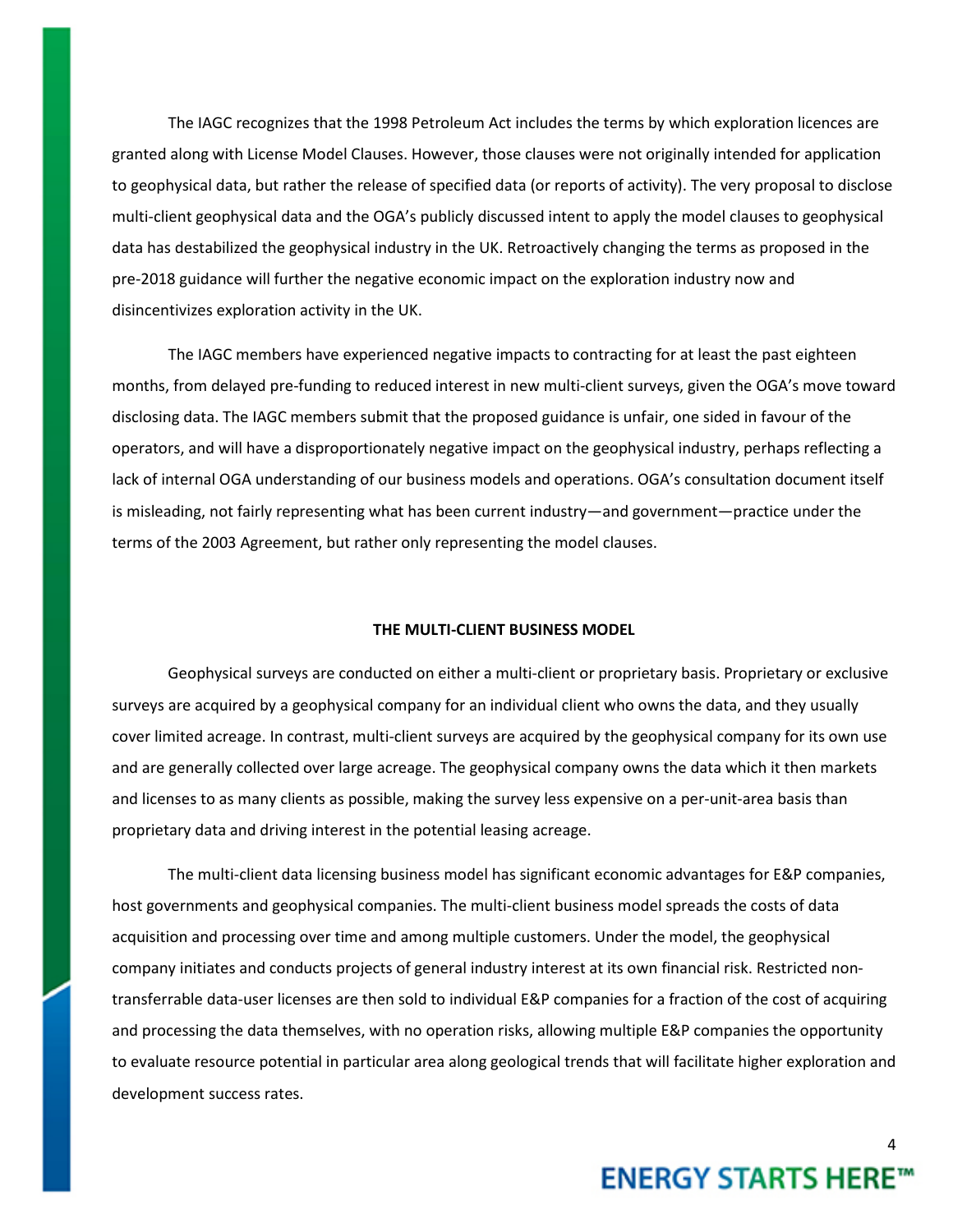The benefits to Host Governments, including the UK are: Lower barriers to entry for E&P companies thus promoting more active and competitive licensing rounds; Rapid and efficient development of reserves; Provide data to make decisions about operational matters; and Provide opportunity to create subsurface maps that can help in the stewardship of the natural resources.

The multi-client model is often considered the best way to source data more efficiently. Data is accessible quickly at a fraction of the cost, and a significant portion of the investment to explore the basin is covered by the geophysical industry, lowering economic hurdles to exploring and producing. Multi-client companies are willing to take on a share of investment cost where they can make a fair return. There is strong incentive for multi-client companies to apply new technology in mature basins (e.g. US GOM, Norway, UK), where the industry benefits from a history of deepwater discoveries with a legacy of geophysical advancements. Certainty in the confidentiality periods in place at the time of multi-client investment are an integral part of planning, specifically with regard to investment spend. Of particular importance is the confidentiality or exclusivity-term applied to field data (referred to in the OGA guidance as legacy or raw data), the initial data collected by geophysical companies forming the basis for all future derivatives, value added practices, and product marketing for the given survey area.

IAGC members are entitled to expect a reasonable return on their investment and recognition of their intellectual property value to acquire and process the geophysical data—or field data—critical to exploring the UK's offshore. Field data can continue to be licensed and reprocessed to attract further investment and interest in the lease area, and the reprocessing is a significant contributor to returning the seismic company's investment, especially in downturns. Often field data is available at a lumpsum once an oil company gains an equity/commercial interest in a block. This competitive market model is still valid for the multi-client and exploration industries. Most importantly, field data does not stimulate MER (Maximizing Economic Recovery) principles.

The OGA's proposed guidance, stating the current arrangement of disclosure of field data at 3 or 5 years is inaccurate and fails to recognize the clear provisions of the 2003 Agreement.

## **THE 2003 AGREEMENT**

The impetus for reaching a mutual understanding on the disclosure terms governing multi-client data in 2003 was specifically due to the fact that existing UK regulations did not apply. The Department of Trade and

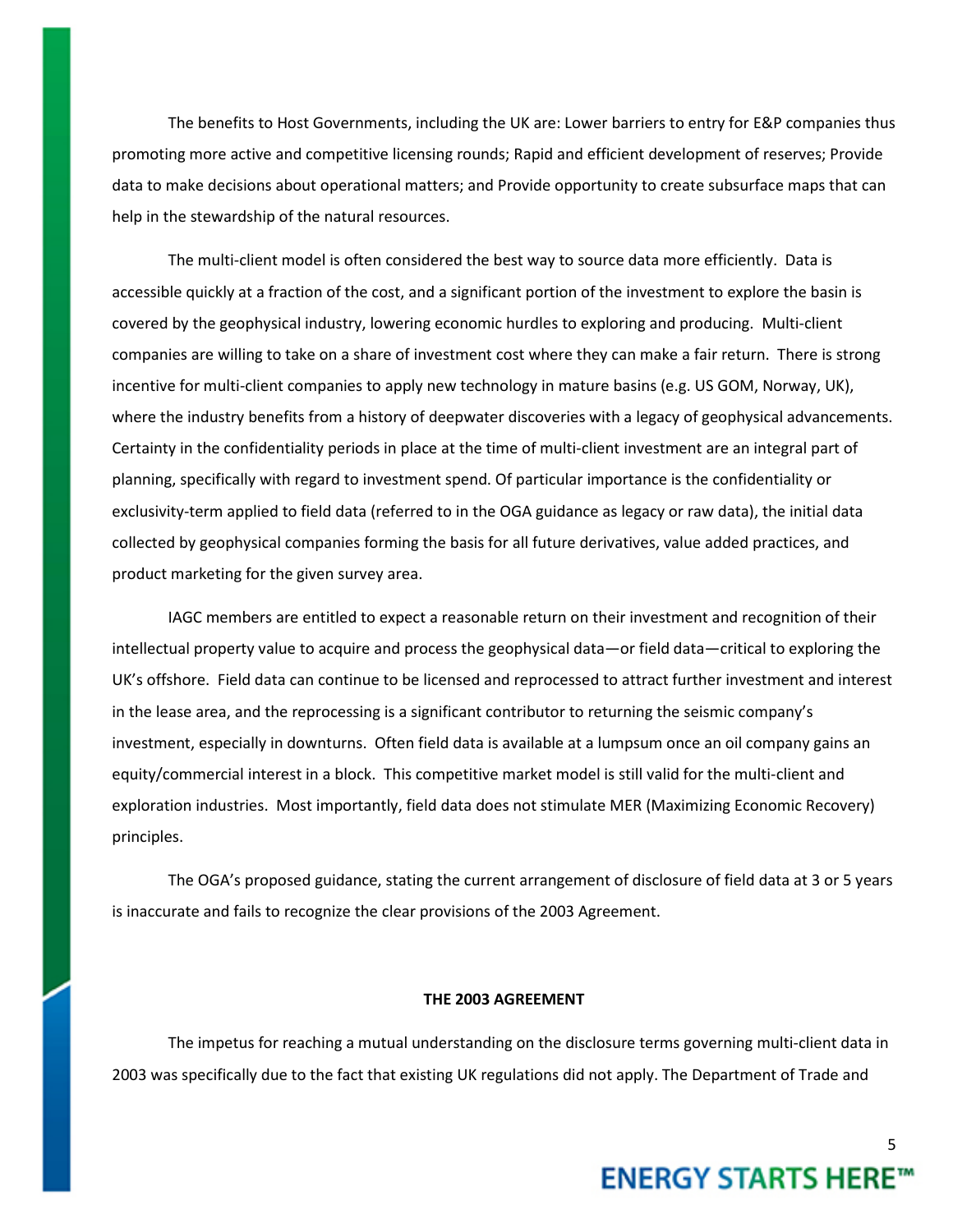Industry (DTI), OGA's predecessor, consulted the IAGC on an agreeable set of terms for both the industry and the government. The 2003 Agreement was executed on 1 October 2003 (Exhibit A).

The exploration industry and UK government carried out surveys and regulatory duties, respectively, under the terms of the 2003 Agreement. From late 2003 until 2015 the government provided no indication that terms of geophysical data would change. In fact, as late as December 2015<sup>[3](#page-5-0)</sup> the OGA stated that the 2003 Agreement would continue to apply to any survey conducted before the OGA's purported notice to terminate the 2003 Agreement came into force and acknowledged in a meeting in January 2016 that the 2003 agreement would continue to apply to data acquired whilst the 2003 Agreement had been in force.

By mid-2016, the OGA began to reference<sup>[4](#page-5-1)</sup>, for the first time, a default to terms of individual license agreements, analogous to what the draft guidance purports as the "current arrangements". By the end of 2016<sup>[5](#page-5-2)</sup>, the OGA recanted its own admissions and claimed that the 2003 Agreement was not a binding agreement but rather "some high-level principles of how the signees consider such data should be managed." It is important to note the government was a signee, and that representation of how multi-client data was to be managed is determinative.

During this period, the IAGC repeatedly requested clarification on the legal analysis for the OGA's position that the 2003 Agreement was not binding but did not receive this in any detail. Finally, in December 2018, the OGA stated<sup>[6](#page-5-3)</sup> that it wanted to default to statutory minimum release periods of 3 or 5 years under the Model Clauses.

The IAGC sought legal advice from outside counsel and from a leading Queen's Counsel and this confirmed that the 2003 Agreement was a binding agreement, in force from 2003 and that data covered under the agreement was, and must still be, subject to the terms of that agreement. That document was agreed to by the UK government and the IAGC to improve the understanding of how speculative multi-client data – or 'spec' data—was treated. All parties used the 2003 Agreement as a governing document and it was referenced as the relevant guidelines by the Government until very recently<sup>[7](#page-5-4)</sup> and can still be found in existing government documents<sup>[8](#page-5-5)</sup>.

6

<span id="page-5-0"></span><sup>&</sup>lt;sup>3</sup> Notice to Holders of Relevant Licenses attached to 15 December 2015 "termination" letter, OGA states in clause 6.2.

<span id="page-5-2"></span><span id="page-5-1"></span><sup>&</sup>lt;sup>4</sup> OGA Letter to Chris Drage (IAGC EAME Chair), dated 28 June 2016.<br><sup>5</sup> OGA Letter to IAGC, dated 4 November 2016.

<span id="page-5-3"></span><sup>&</sup>lt;sup>6</sup> OGA Letter to IAGC, 5 December 2018. Subject, "Exploration Licence Geophysical Data Release".

<span id="page-5-5"></span><span id="page-5-4"></span><sup>&</sup>lt;sup>7</sup> OGA website https://www.ogauthority.co.uk/data-centre/access-to-information-and-samples/, accessed October 2018.<br><sup>8</sup> see Guidelines for the Release of Proprietary Seismic Data UKCS, §1.2; "Speculative Seismic Data rele a separate agreement between DECC and the International Association of Geophysical Contractors (IAGC)".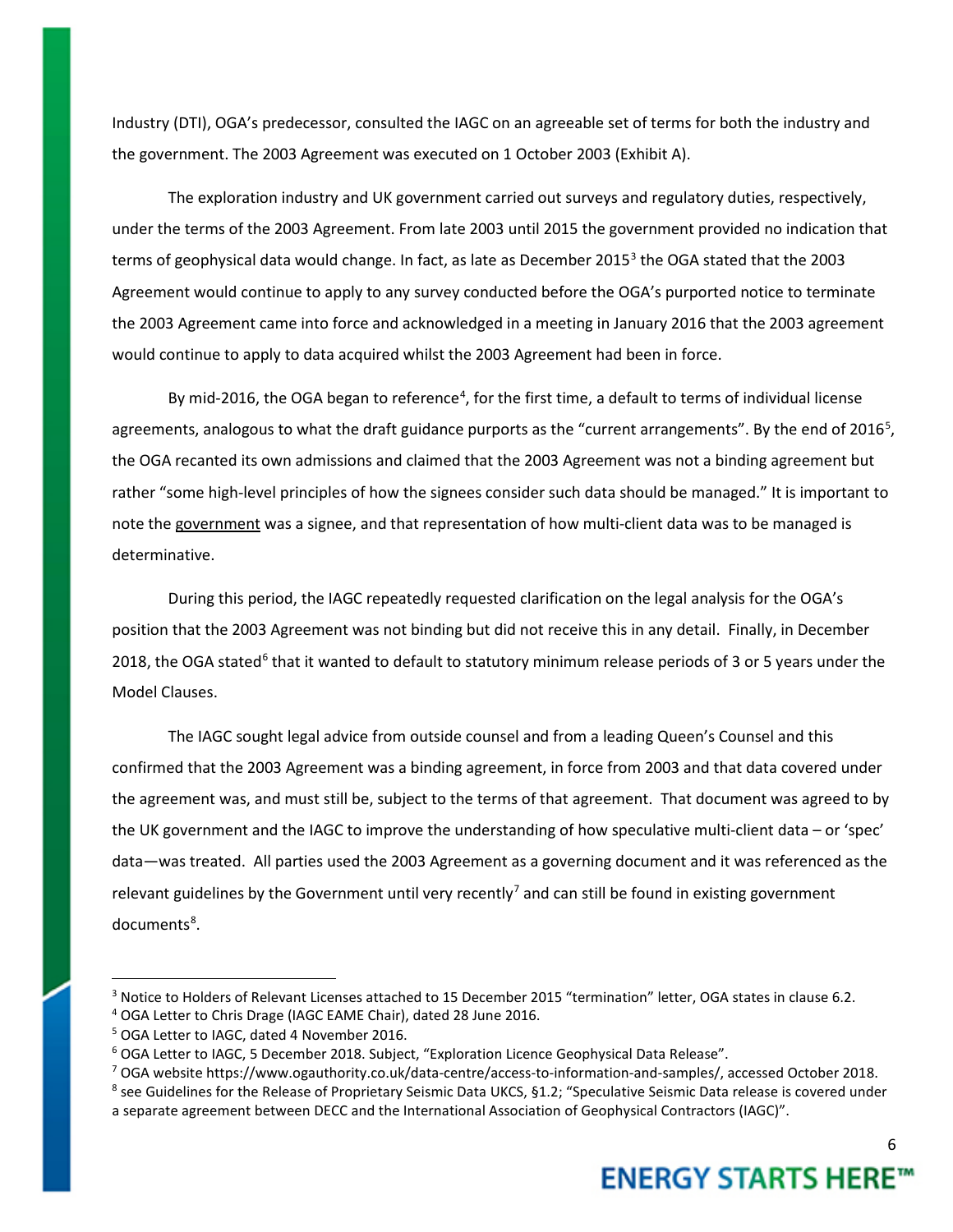The OGA's position that the 2003 Agreement is not a binding legal agreement is untenable. This has resulted in a fundamental disagreement between the IAGC and OGA that needs resolution in order to provide certainty to the exploration industry in the UK. Further resolution or exploration of possible concessions from the geophysical industry seem unlikely without agreement on the application of the terms in the 2003 Agreement related to data collected prior to 2018. For some IAGC members, unilaterally changing the terms that had been agreed and applied by the government in the 2003 Agreement and since makes a significant and immediate commercial impact on their business.

**The IAGC therefore submits that, as a matter of law, the 2003 Agreement governs the disclosure of data acquired from 2003 to the point where the new guidelines, following the new Energy Act, came into force in 2018.**

## **LEGAL ANALYSIS**

The proposed guidance deviates significantly from the previously agreed position of the government, namely the 2003 Agreement, and will cause the geophysical industry considerable disruption and economic harm.

As recently as February 2019 and October 2018, the industry requested that the OGA provide the legal basis upon which the release or disclosure of information related to geological surveys acquired prior to 2018 can be governed by the terms of the Model Clauses.

Pursuant to s.2 of the *Petroleum Act 1998*, the exclusive right to search for and extract petroleum in the United Kingdom is vested in the Crown. However, s.3 empowers the Secretary of State to grant licences to search for and extract petroleum upon such terms as the Secretary of State deems fit. Section 4(1) of the 1998 Act requires the Secretary of State to make regulations governing such licences. By s. 4(1)(e), the regulations are to prescribe model clauses which shall, unless the Secretary of State thinks fit to modify or exclude them, be incorporated into such licences. Schedule 1 to the 1998 Act lists the various sets of model clauses which can be incorporated into different types of licences when granted.

As we understand the OGA's powers, any Guidance which is published by the OGA must be limited to aiding the understanding and interpretation of the Regulations to which such guidance relates, terming the proposed guidance 'supplemental' does not remove this limitation.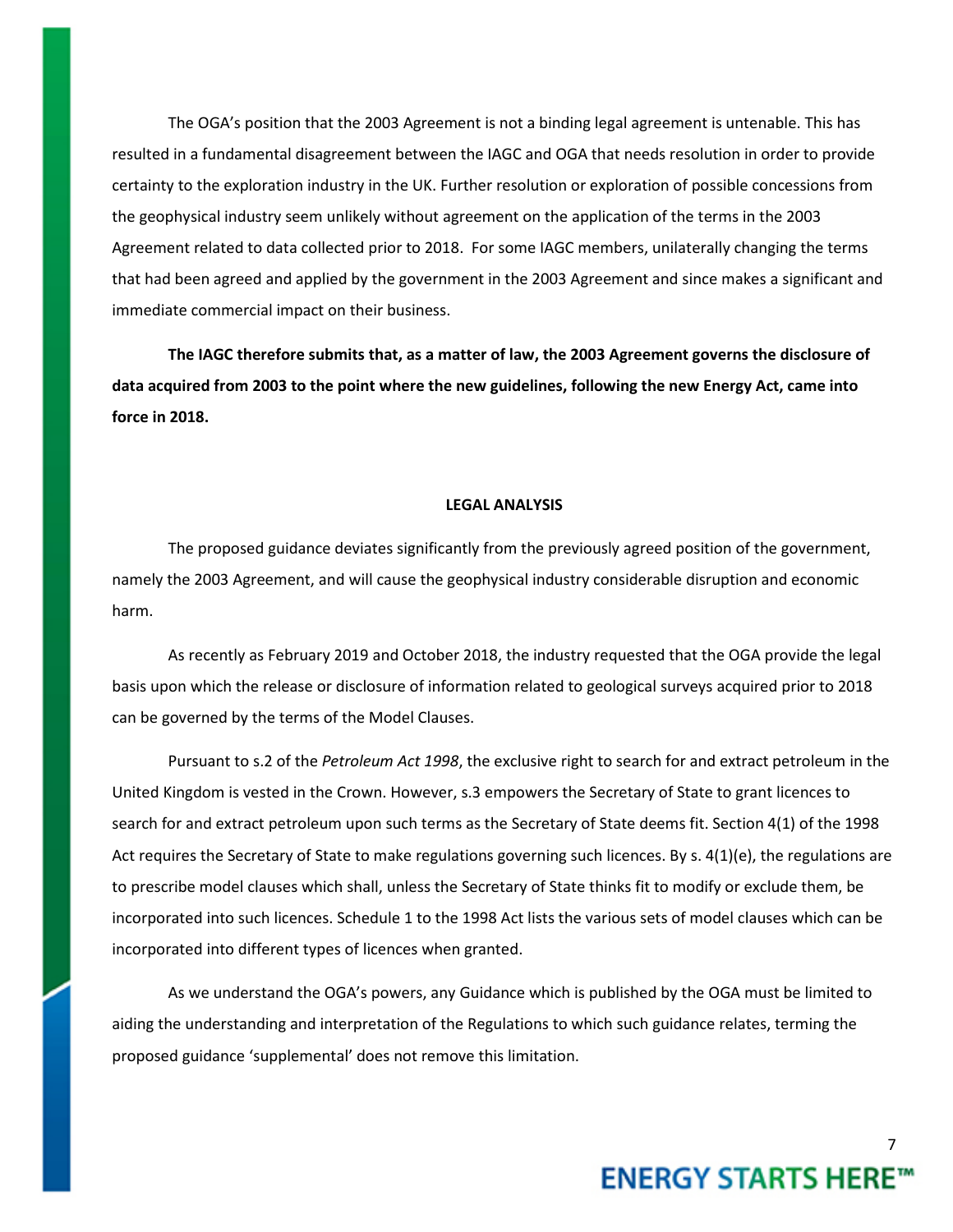While the current model clauses applicable to offshore exploration<sup>[9](#page-7-0)</sup> paragraph 14 of the Schedule provides that survey data can be disclosed after the expiry of a period of three years from the date when the data were supplied to the Minister, the 2003 Agreement is an agreement pursuant to which the Secretary of State undertook to modify or exclude the Model Clauses as provided for in s. 4(1)(e) of the 1998 Act. As such, it is not open to the OGA to retroactively apply the Model Clauses as if the 2003 Agreement had never been agreed.

Furthermore, there is a presumption against the retroactive operation of legislation. As such, the 2018 Regulations are presumed not to have / do not have retroactive effect<sup>[10](#page-7-1)</sup>. Further, the OGA cannot effect a change to substantive rules (such as the 2018 Regulations) by issuing a guidance document<sup>11</sup>, supplemental or otherwise.

The confidentiality of data acquired during the period when the 2003 Agreement was in force, prior to 2018, remains governed by the terms of the 2003 Agreement.

The fact that the terms of the 2003 Agreement were not set out in the licences themselves in place of the confidentiality provisions of the Model Clauses is not relevant. Section 4 of the 1998 Act does not require either the Model Clauses or any modification or exclusion of them to be set out in the licence. Thus, the 2003 Agreement ought to be enforceable notwithstanding that it is contained in a separate document. We do not believe it is a lawful exercise of the OGA's powers to extend the guidance to include pre-2018 data.

The position which the proposed guidance adopts flies in the face of the commercial reality in the industry for many years, custom and practice and a number of documents which make express reference to the 2003 Agreement. It regulated the relationship of the parties for more than a decade and the industry is entitled to expect that its rights and obligations would be governed by the 2003 agreement. The 2003 Agreement was relied on by both government and regulated entities, and in pattern and practice, that is what government held out, and represented. Finally, the wording of Clause 1 of the 2003 Agreement is sufficiently broad to cover data acquired before the agreement came into force.

<span id="page-7-0"></span> <sup>9</sup> Schedule to the *Offshore Exploration (Petroleum, and Gas Storage and Unloading) (Model Clauses) Regulations 2009* (the "**2009 Regulations**").

<span id="page-7-2"></span><span id="page-7-1"></span><sup>10</sup> see *Wilson v First County Trust Ltd (No 2)* [2003] UKHL 40; [2004] 1 AC 816 at [186]-[192], *per* Lord Roger of Earlsferry). <sup>11</sup> see, e.g., *R* (on the application of English UK v Secretary of State for the Home Department [2010] EWHC 1726 (Admin) at [64], *per* Foskett J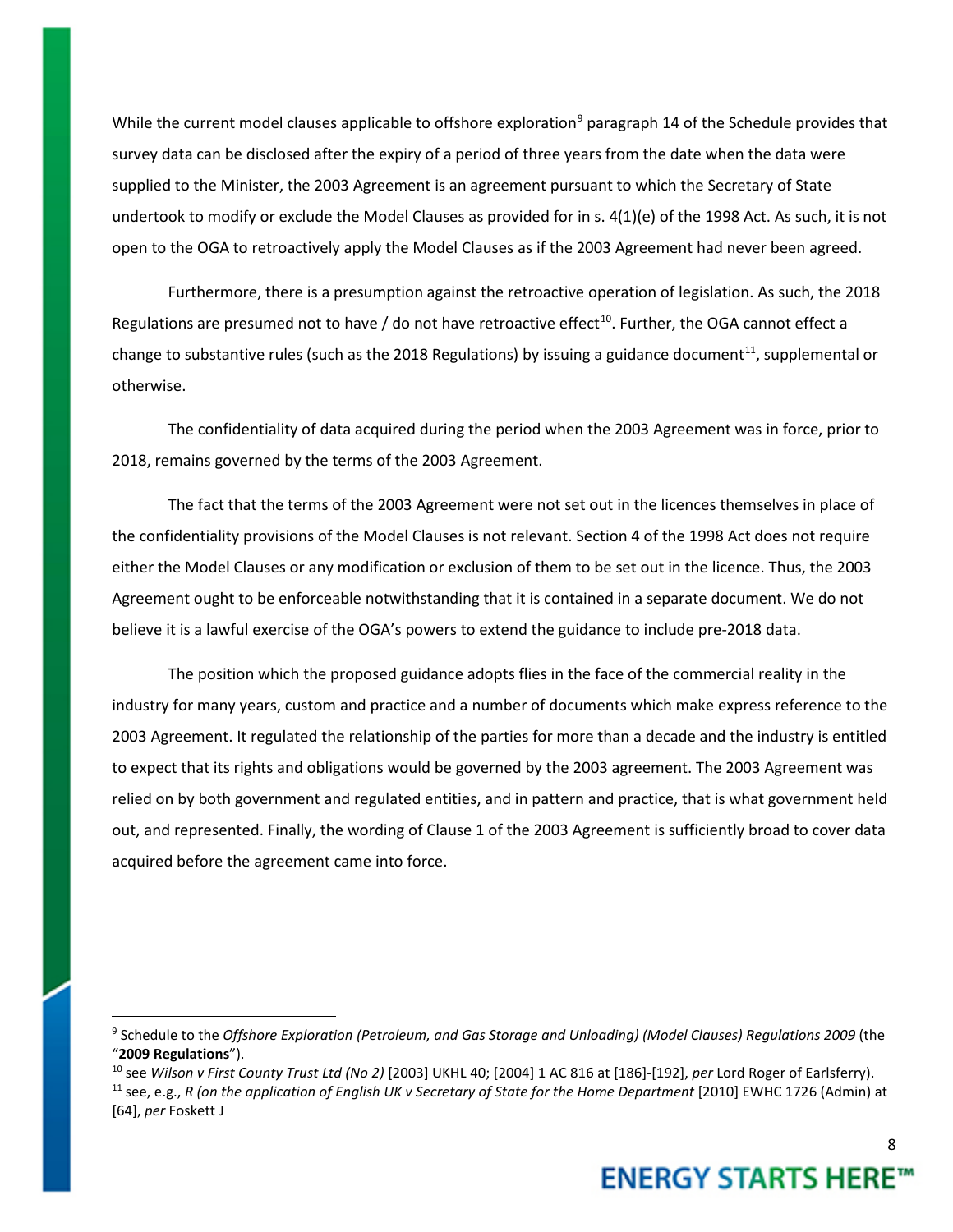#### **ECONOMIC IMPACTS**

**We welcome the UK Government's focus on the UKCS and share the goal of maximizing economic recovery. However, the greater technical challenge and financial risks of operating in the UKCS require a sophisticated understanding of the realities of operating in the UKCS and careful, considered reforms from Government, where appropriate and beneficial – particularly for the geophysical industry.** 

The market downturn has affected industry's acquisition as prices of vessels have dropped from an estimated high of GBP 268,000 per day in 2014 to GBP 92,000 per day now, and industry has lost estimated > GBP 5.8 billion in the three years since 2015 $^{12}$ . We believe the uncertainty sowed by the OGA over the same time period has only magnified the impacts of the downturn on the geophysical industry.

From 2003 – 2013, the seismic industry invested more than GBP 1.2 billion in new multi-client seismic acquisition and processing, all while the government and industry understood disclosure of data was governed by the terms in the 2003 Agreement. The following statistics illustrate industry investment while the 2003 Agreement was in force: 400,000-line km of Multi-client 2D (94%), compared to 25,000-line km of Proprietary 2D (6%) and 180,000 sq.km of Multi-client 3D (82%), compared to 40,000 sq.km of Proprietary 3D (18%).

On the UKCS, most license round applications are based on understanding gained from multi-client seismic data. The industry has invested in research & development, in particular in Broadband acquisition and processing technology in the North Sea more than anywhere globally – in-part due to a [previously] stable business environment and without concern that investments would be covered by confidentiality clauses that could provide ample opportunity to provide returns. Multi-client data acquired in the UKCS does not provide a return on investment as quickly as other regions, indicating a need for longer data confidentiality periods. Low commitment levels on new UKCS blocks means uplift payments for seismic licenses are later. E&P company prefunding, before first acquisition, on new multi-client seismic is reducing. For the majority of seismic contractors combined, the funding received versus total investment cost has been on a significant decline: 2009 and prior = 70 percent, 2010 to 2012 = 48 percent, 2013 to 2015 = 20 percent.

The IAGC has previously highlighted the significant commercial impact the OGA's intended retroactive change to disclosure terms will have on its members. Our members have invested several billion pounds over many years in order to obtain the data, over which our members exercise proprietary rights. This substantial investment was made on the basis of the law and practice as it then stood and with the legitimate expectation

9

<span id="page-8-0"></span><sup>&</sup>lt;sup>12</sup> Webinar presentation at Society of Exploration Geophysicists Conference, company reports; TGS – 7 June 2018.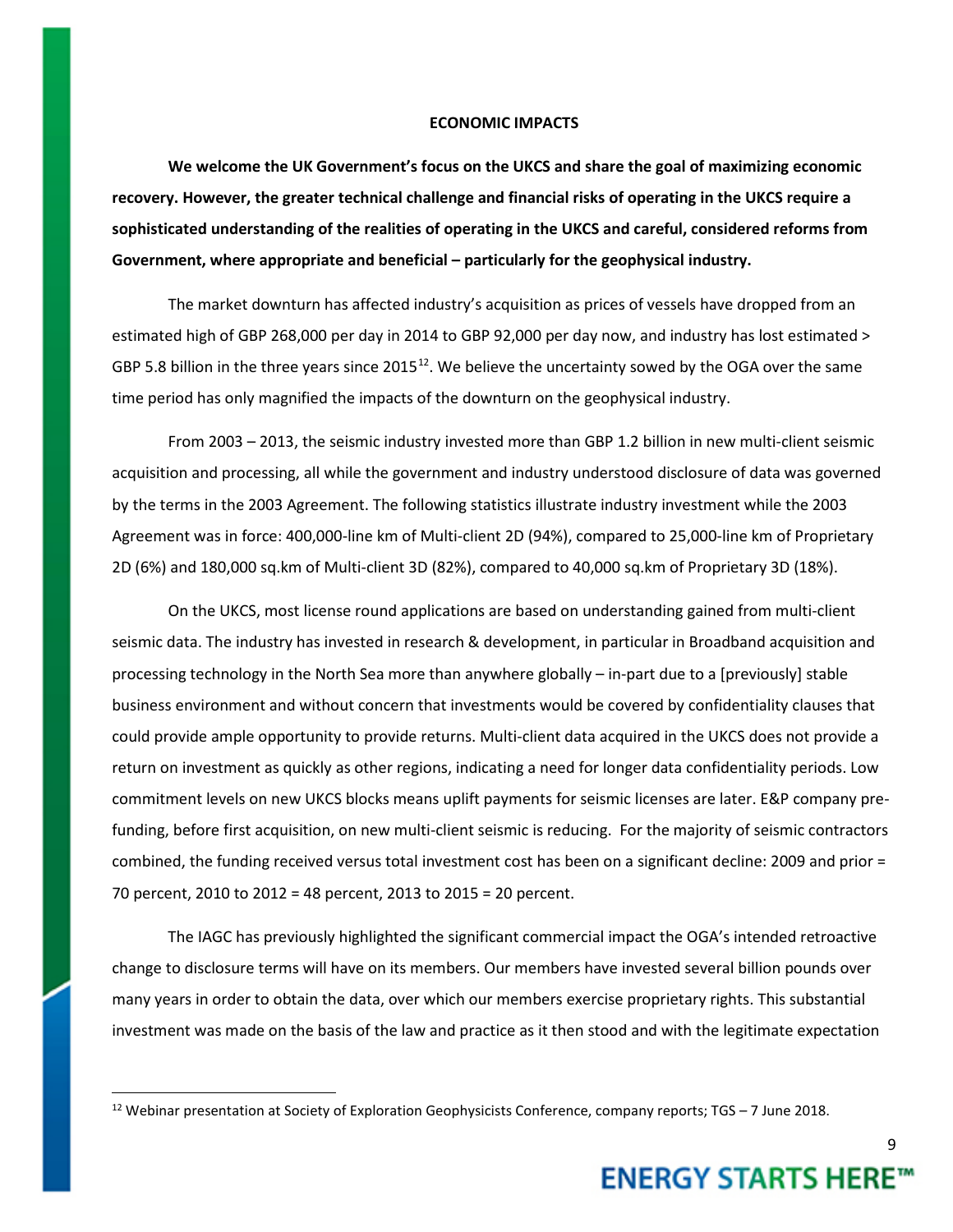by the investors that they would not be subjected to retroactive detriment, imposed, ultra vires, by a regulator who did not even exist at the time, without any basis in law.

Contrary to what the OGA have stated, our members are of the view that the OGA have failed during the consultation process to consider legitimate commercial concerns. In breach of the MER principles<sup>13</sup>, the proposed guidance will remove a significant part of the revenue streams from our members and instead provide free data access to others.

The IAGC maintains that the required balance of commercial impact against benefits is not achieved by the proposed guidance. The current position of exploration information in the UKCS is that data is available at a reasonable cost. The effect of the OGA's proposed guidance is to seek to impose a radical change in the rules by retroactively forcing the release of data for no consideration, after significant investment has already been made by the exploration industry in reliance of confidentiality periods that the OGA seeks to now make null and void. For what amounts to a very limited gain for those who will benefit from the free access to the data, this will severely damage the seismic and exploration industry in the UK which has, over many years, invested heavily in acquiring North Sea data to spur exploration investment on the UKCS. The knock-on effect on any potential future investment in the UK seismic market will be catastrophic.

#### **FEEDBACK ON SPECIFIC GUIDANCE PROVISIONS**

Below, we have provided brief, direct answers to the formal questions posed in the consultation; however, the IAGC consultation feedback is detailed throughout the consultation response, above.

#### *Disclosure of Final Stack Data*

*1. The Exploration Licence clauses set disclosure timing at three (3) or five (5) years (depending generally on the date of grant of the licence) for final stack data. The Supplemental Pre-2018 Guidance states that final stack data will be disclosed ten (10) years after the completion of final processing (i.e. the Initial Disclosure Period in respect of Processed Information).*

*Q1A: Do you agree that this period is reasonable?* 

Answer: Answer: The IAGC does not agree that this period is reasonable.

<span id="page-9-0"></span><sup>&</sup>lt;sup>13</sup> MER UK Strategy Safeguard and the MER UK Guiding Principles; https://www.ogauthority.co.uk/regulatoryframework/mer-uk-strategy/.

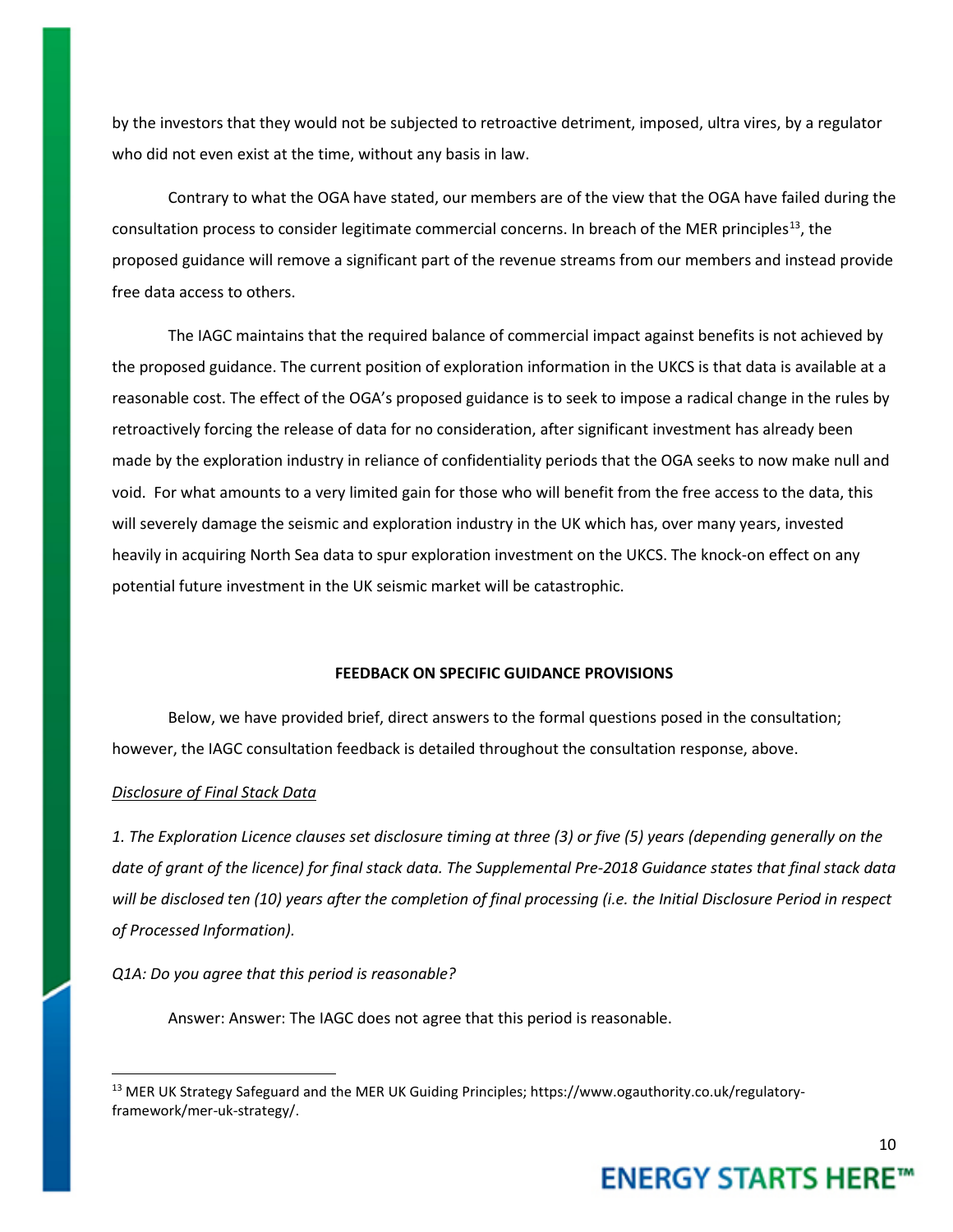*Q1B: If you answered 'no' to Q1A, what longer period should the OGA consider? Please provide reasons for any alternative period proposed.*

The OGA's proposed guidance, stating the current arrangement of disclosure of final stack data at 3 or 5 years is inaccurate and fails to recognize the clear provisions of the 2003 Agreement.

#### *Disclosure of Field (Raw) Data*

*2. Similar to final stack data, the Exploration Licence clauses set disclosure timing at three (3) or five (5) years for field (raw) data. The Supplemental Pre-2018 Guidance states that field (raw) data will be disclosed fifteen (15) years after the completion of final processing (i.e. the Full Disclosure Period in respect of Original Information).*

*Q2A: Do you agree that this period is reasonable?* 

Answer: The IAGC does not agree that this period is reasonable.

*Q2B: If you answered 'no' to Q2A, what longer period should the OGA consider? Please provide reasons for any alternative period proposed.* 

Answer: The OGA's proposed guidance, stating the current arrangement of disclosure of field data at 3 or 5 years is inaccurate and fails to recognize the clear provisions of the 2003 Agreement.

The proposed guidance, will have a significant and immediate negative revenue impact on the seismic contractors who have invested heavily in the UKCS during the last 15 years.

There is strong incentive for multi-client companies to apply new technology in mature basins (e.g. US GOM, Norway, UK), where the industry benefits from a history of deepwater discoveries with a legacy of geophysical advancements. Certainty in the confidentiality periods in place at the time of multi-client investment are an integral part of planning, specifically with regard to investment spend. Of particular importance is the confidentiality or exclusivity-term applied to field data (referred to in the OGA guidance as legacy or raw data), the initial data collected by geophysical companies forming the basis for all future derivatives, value added practices, and product marketing for the given survey area.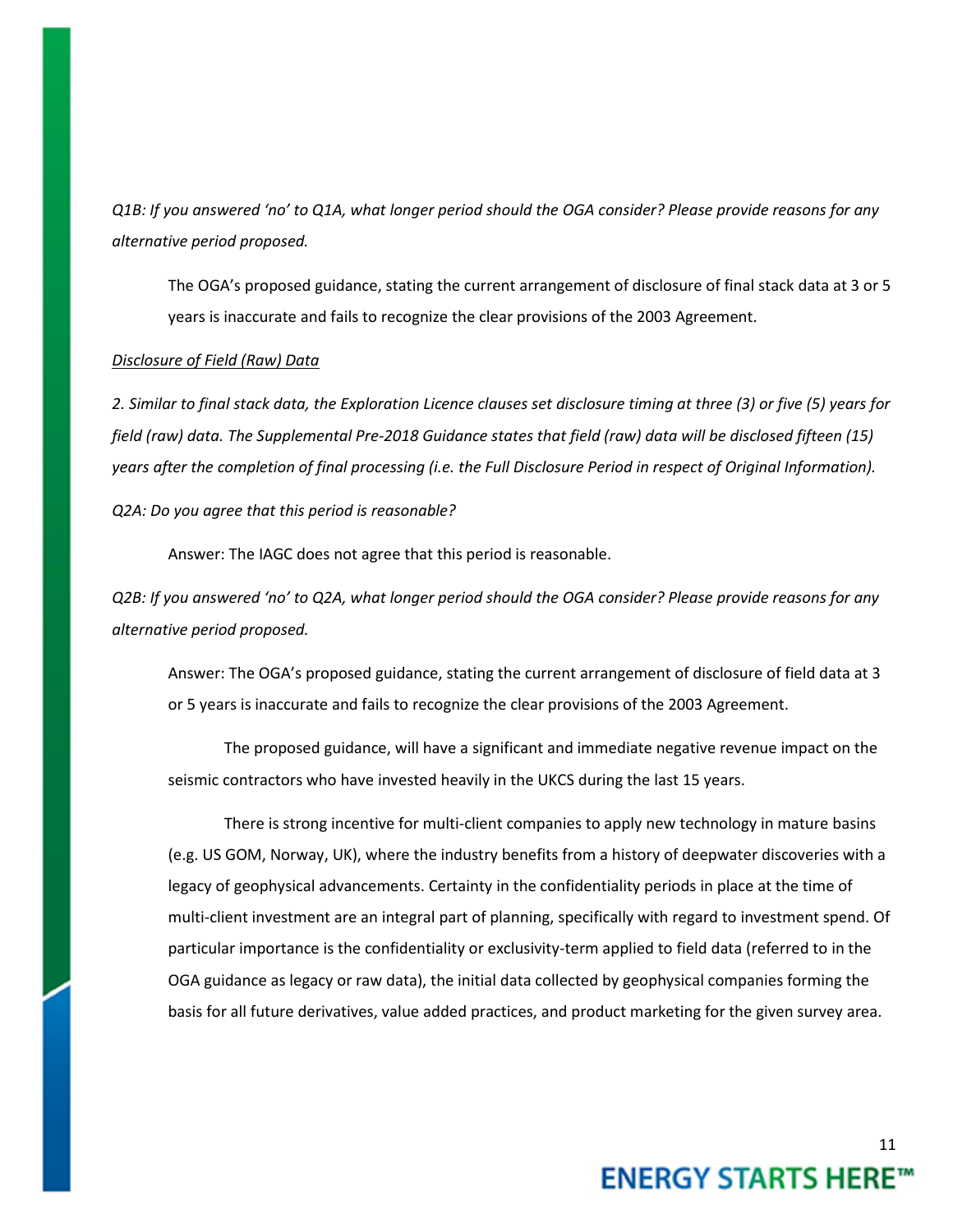IAGC members are entitled to expect a reasonable return on their investment and recognition of their intellectual property value to acquire and process the geophysical data—or field data—critical to exploring the UK's offshore. Field data can continue to be licensed and reprocessed to attract further investment and interest in the lease area, and the reprocessing is a significant contributor to returning the seismic company's investment, especially in downturns. Often field data is available at a lumpsum once an oil company gains an equity/commercial interest in a block. This competitive market model is still valid for the multi-client and exploration industries. Most importantly, field data does not stimulate MER (Maximizing Economic Recovery) principles.

The 2003 Agreement was agreed to by the UK government and the IAGC to improve the understanding of how speculative multi-client data – or 'spec' data—was treated. All parties used the 2003 Agreement as a governing document and it was referenced as the relevant guidelines by the Government until very recently and can still be found in existing government documents.

Field data, acquired under the terms of the 2003 Agreement should not be subject to disclosure, see above.

## *Disclosure Protection Extension Period*

*3. It is proposed that for data that has been determined to have completed final processing in 2009 or earlier that an automatic disclosure protection period be applied for five (5) years from 2018.*

*Q3A: Do you agree that this period is reasonable?*

Answer: The IAGC does not agree that this period is reasonable.

*Q3B: If you answered 'no' to Q3A, what longer period should the OGA consider? Please provide reasons for any alternative period proposed.*

Answer: Any guidance finalized by way of this consultation process shall apply to the recently enacted regulations and apply to data that has been determined to have completed final processing from that date and forward. Retroactive changes to data release are unlawful, see above.

## *Disclosure of Value Added Data*

*4. Value Added Data, being products created after the completion of final processing, have generally not been and will not be (under the Supplemental Pre-2018 Guidance) disclosed.*

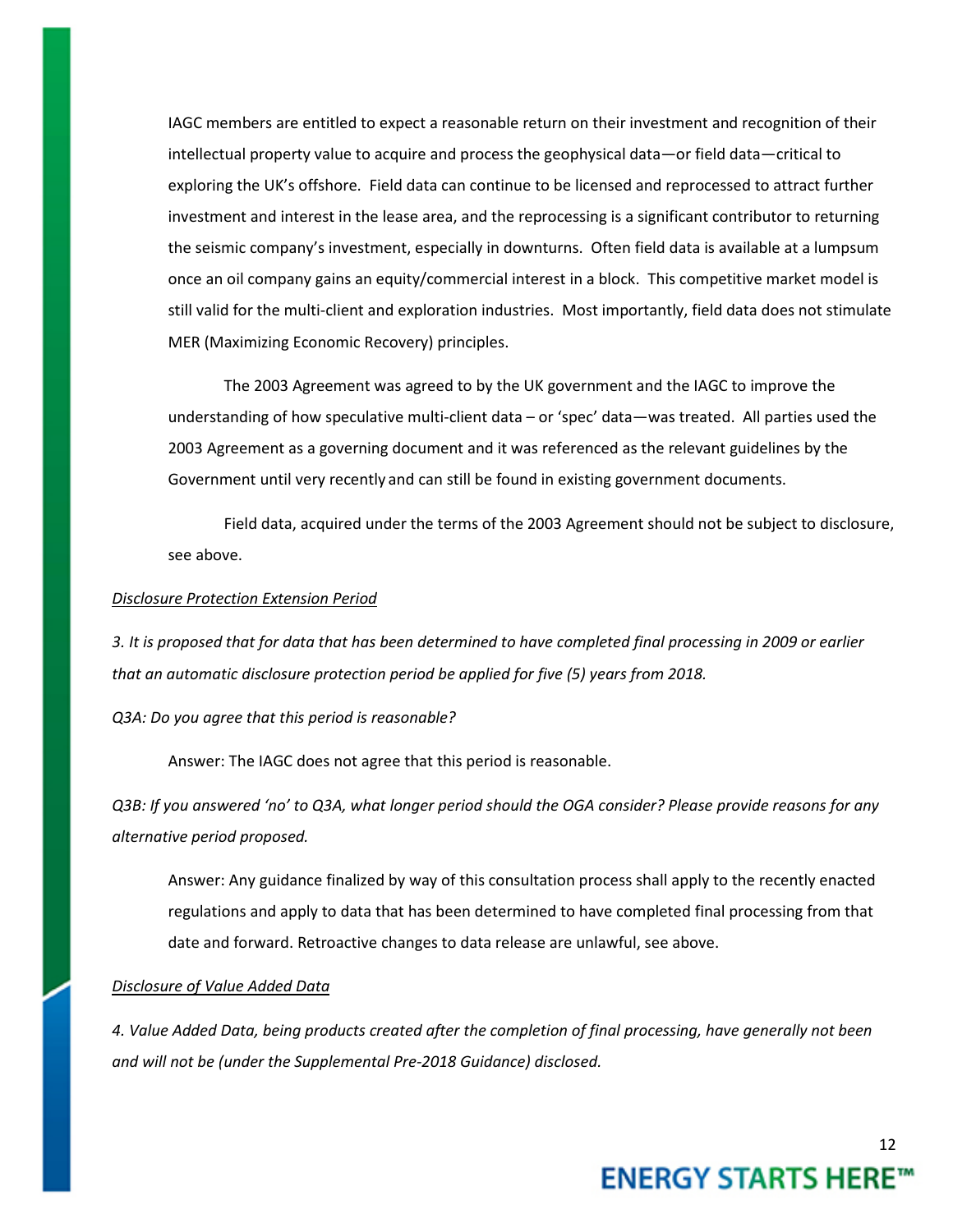*Q4A: Do you agree that allowing value added data products to be retained by the owner will provide them with an incentive to continue to improve the quality and usefulness of the datasets, as well as develop new processing technology and techniques?*

Answer: Yes, the IAGC agrees that value added data products shall be retained by the owner.

*Q4B: If you answered 'no' to Q3A, what longer period should the OGA consider? Please provide reasons for any alternative period proposed.*

#### *Any other comments*

*Q5: Do you have any further comments on the matters raised in this consultation?*

Answer: The IAGC's detailed thoughts are provided throughout the submission on the disclosure guidance. However, two additional points of concern pertain to the following sections in the consultation:

*4. The OGA is not bound by this guidance and where it departs from this guidance it will explain why. This guidance is not a substitute for any regulation or law and is not legal advice.*

*5. This guidance will be kept under review and may be revised as appropriate in the light of further experience and developing law and practice, and any change to the OGA's powers and responsibilities. If the OGA changes this guidance in a material way, it will publish a revised document.*

While we understand regulations may be changed from time to time and the subsequent guidance be issued, these points relate heavily to our member's concerns relating to what certainty (or lack thereof) there is about future changes. Of particular note, the language states that a revised document will be produced - no mention of further consultations in light of any perceived need to update the guidance.

Separately, the table included in the proposed guidance (section 3, page 5); the IAGC is opposed to the OGA proposed controls on the commercial aspects of the geophysical market. Specifically, the IAGC is opposed to the restriction on uplift fees for "released data" and find this to be outside the remit of the OGA and this consultation. We note that the Regulations, quite properly, make no reference to commercial terms and in particular do not seek to impose any prescriptive commercial terms. We are therefore surprised that the draft guidance contains commercial terms and goes beyond the Regulations by seeking to deal with commercial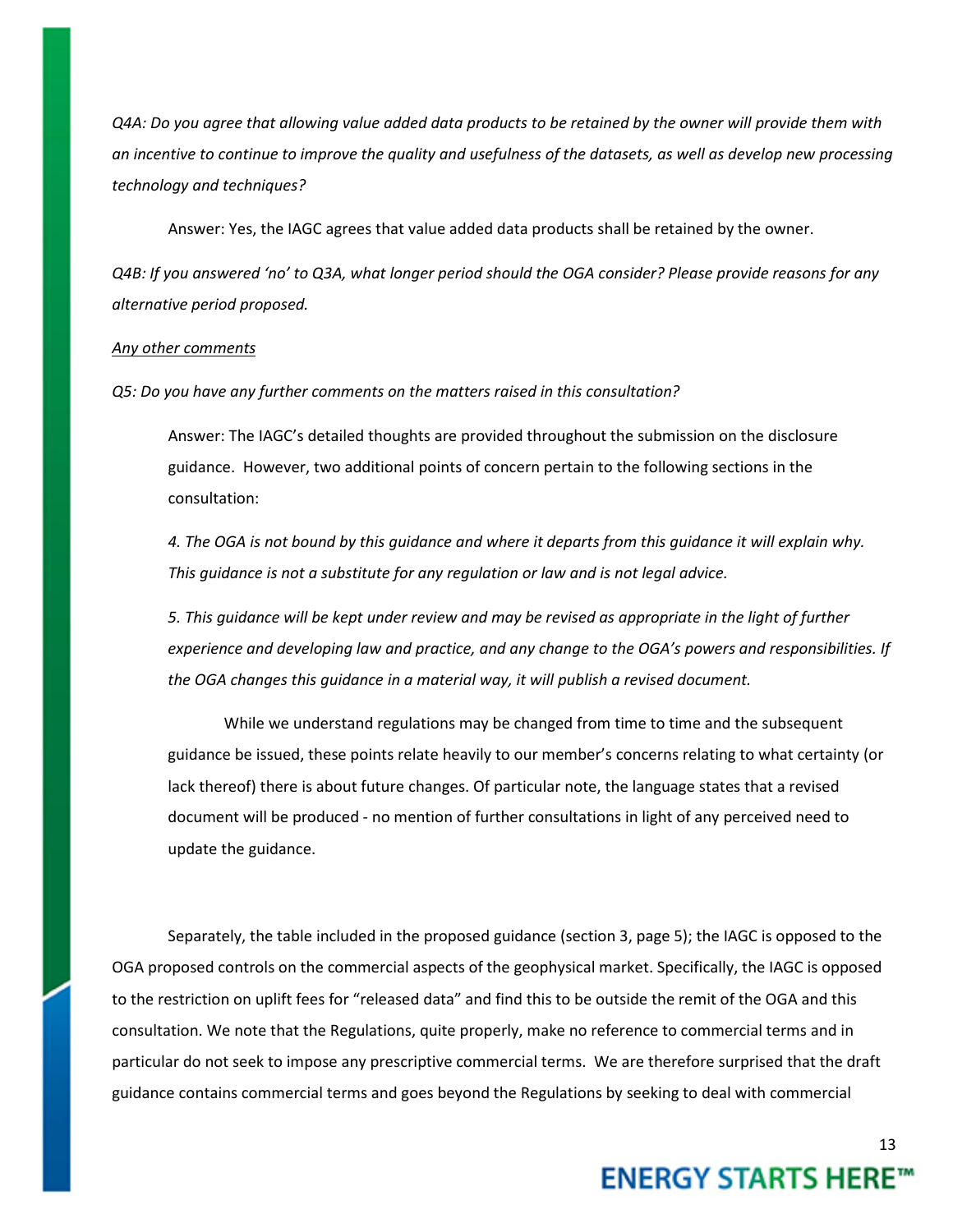issues. We do not consider that it is appropriate for the Guidance to stray into the territory of such commercial terms which are entirely a matter for the relevant parties to agree among themselves. We therefore ask you to delete all references to commercial terms throughout the draft Guidance.

The geophysical industry continues to support the OGA's goal of enhancing and incentivizing exploration and production of the UKCS. The IAGC urges the OGA to seek the geophysical industry's input and support for advancing the OGA's mission, however, we cannot support unlawful and market disrupting proposals such as the pre-2018 guidance.

## **CONCLUSIONS**

The IAGC appreciates the opportunity to provide feedback on the OGA's proposed guidance interpreting the regulations for the disclosure of multi-client geophysical data acquired prior to 2018. The industry remains concerned that the proposal to retroactively change how geophysical data may be disclosed will have the opposite effect as is stated by the OGA – ultimately leading to reduced investments on the UKCS. The guidance, as proposed, will create a major disruption in the market, reducing trust in the system, and may lead to an exploration exodus to more stable regions of the globe with negative repercussions on how the global energy industry views the stability of business conditions in the UKCS, thereby harming rather than helping MER potential.

Ultimately the uncertainty regarding the reliability of the regulator to provide consistent terms of engagement could lead to the discontinuation of multi-client activity offshore UK at a critical time in the UK's exploration and development efforts. Changing the terms of engagement for the industry would undercut the seismic market even further and such retroactive changes would be unlawful.

**The IAGC reiterates that the OGA should recognize that the 2003 Agreement terms applied to geophysical data prior to the regulations of 2018 and, rather than deny the existence of the Agreement's terms through omission, the OGA should work with the industry on ways to truly enhance exploration and development of the UK's energy resources.** 

Deepwater settings will remain key to industry resource additions and to meeting global energy demand. We hope UKCS is a part of those discoveries and additions and that we continue to be a productive partner with you in this. We look forward to receiving feedback on this consultation submission.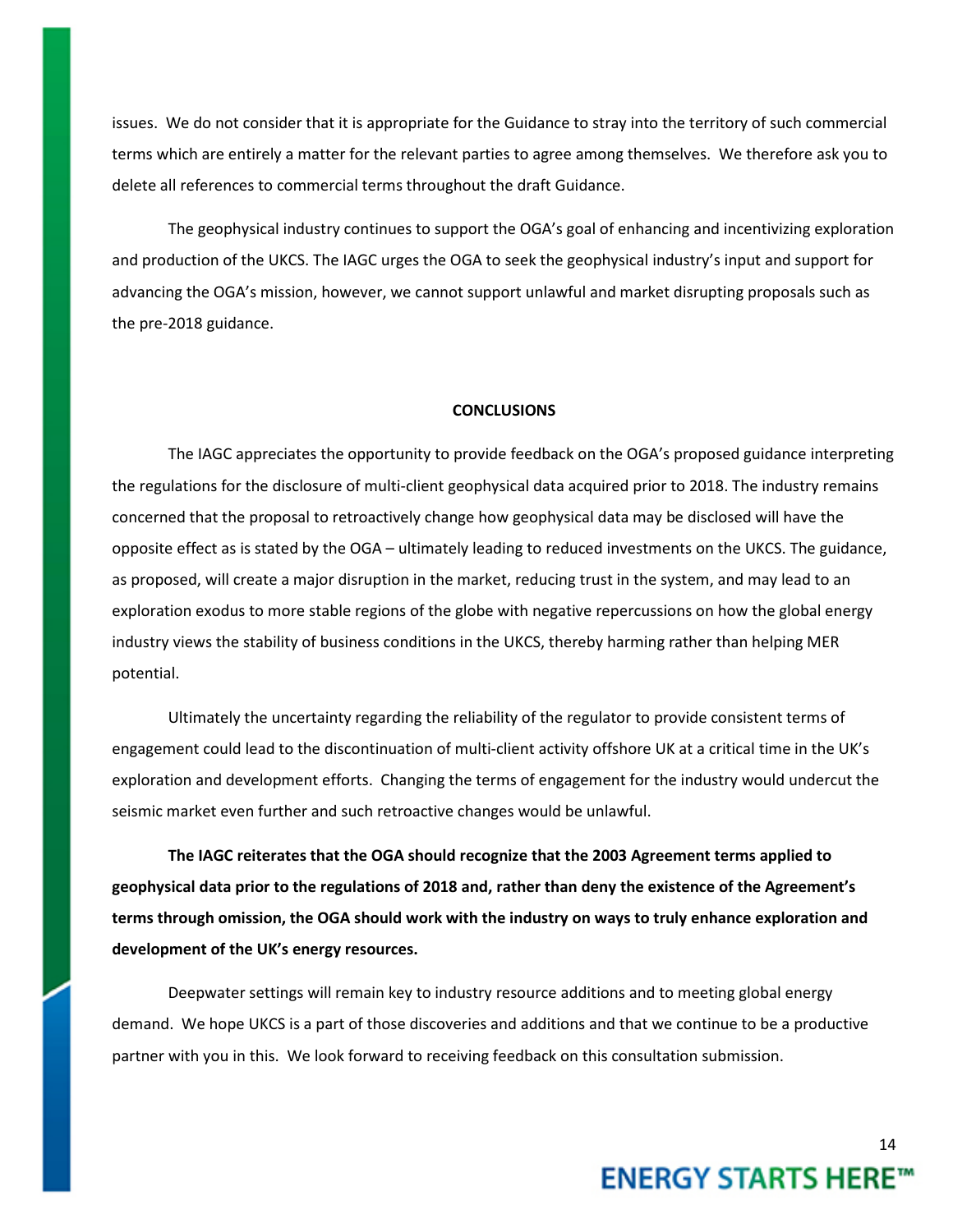Should you have any questions regarding the comment letter, please don't hesitate to contact Dustin Van Liew, IAGC's Director of Regulatory and Governmental Affairs, at [dustin.vanliew@iagc.org.](mailto:dustin.vanliew@iagc.org)

Sincerely,

Urifilic. Martin

Nikki Martin President International Association of Geophysical Contractors

cc: Chris Drage - IAGC EAME Chair, Dustin Van Liew - IAGC Vice President of Regulatory & Governmental Affairs

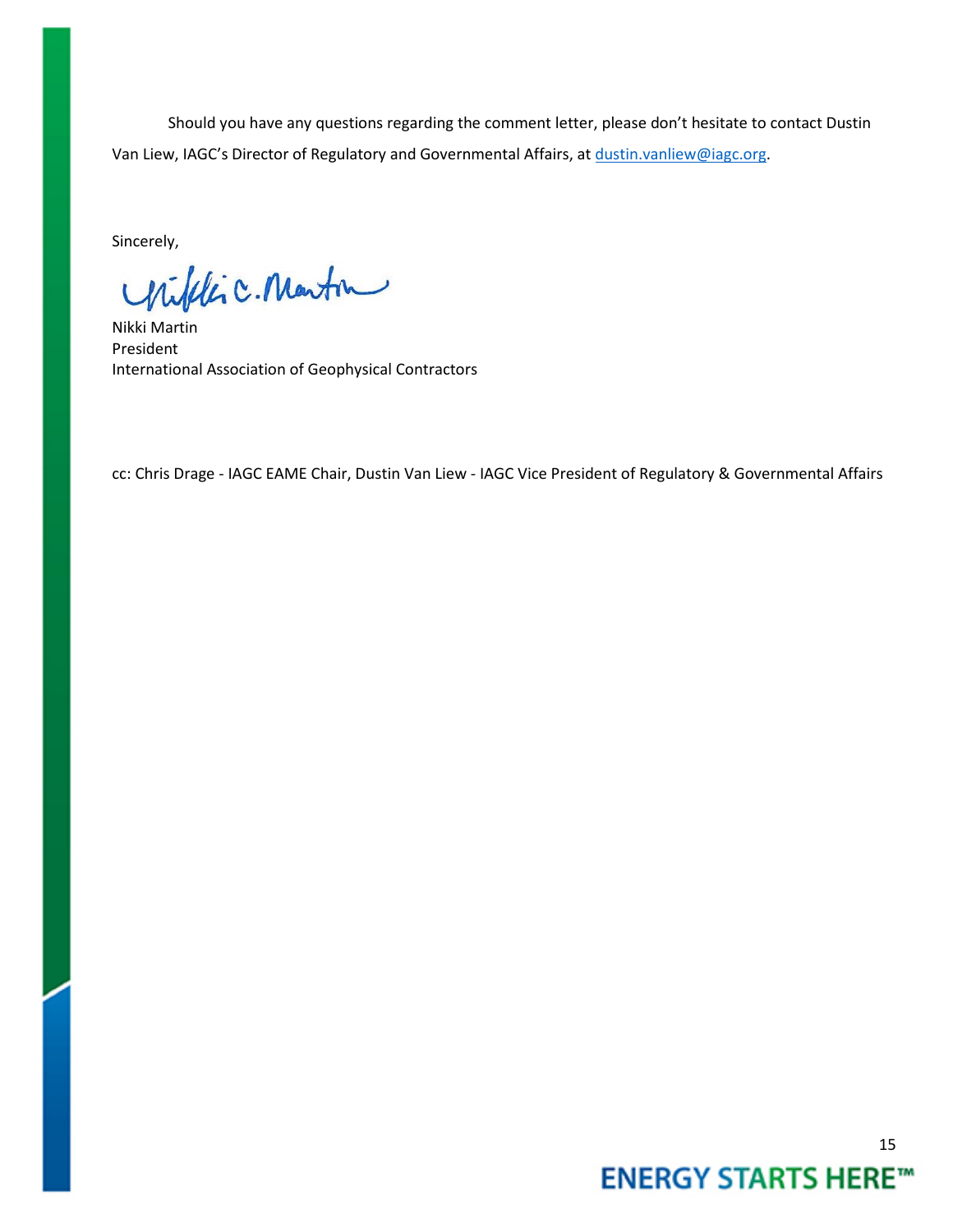# **EXHIBIT A**



# **AGREEMENT BETWEEN THE IAGC AND THE DTI FOR THE RELEASE OF SPECULATIVE SEISMIC DATA**

- 1. Spec Seismic is to be classified as "Released Data" upon the 10th anniversary following completion of original data processing, or from the date of the first DTI license round in the area following acquisition of the relevant survey, whichever is the later.
- 2. There will be a "right of appeal" for exceptional surveys on an individual basis which may not have reached profitability at the date for "release".
- 3. Released spec data of 10 years and over, would be made available at a "low initial" license fee (to cover reproduction and administration costs) but, would require additional phased license fee payments.
- 4. The "low initial" license fee would not discriminate between size of licensee companies.
- 5. This "phased" license fee payment scheme is designed to encourage new entrants into the UKCS.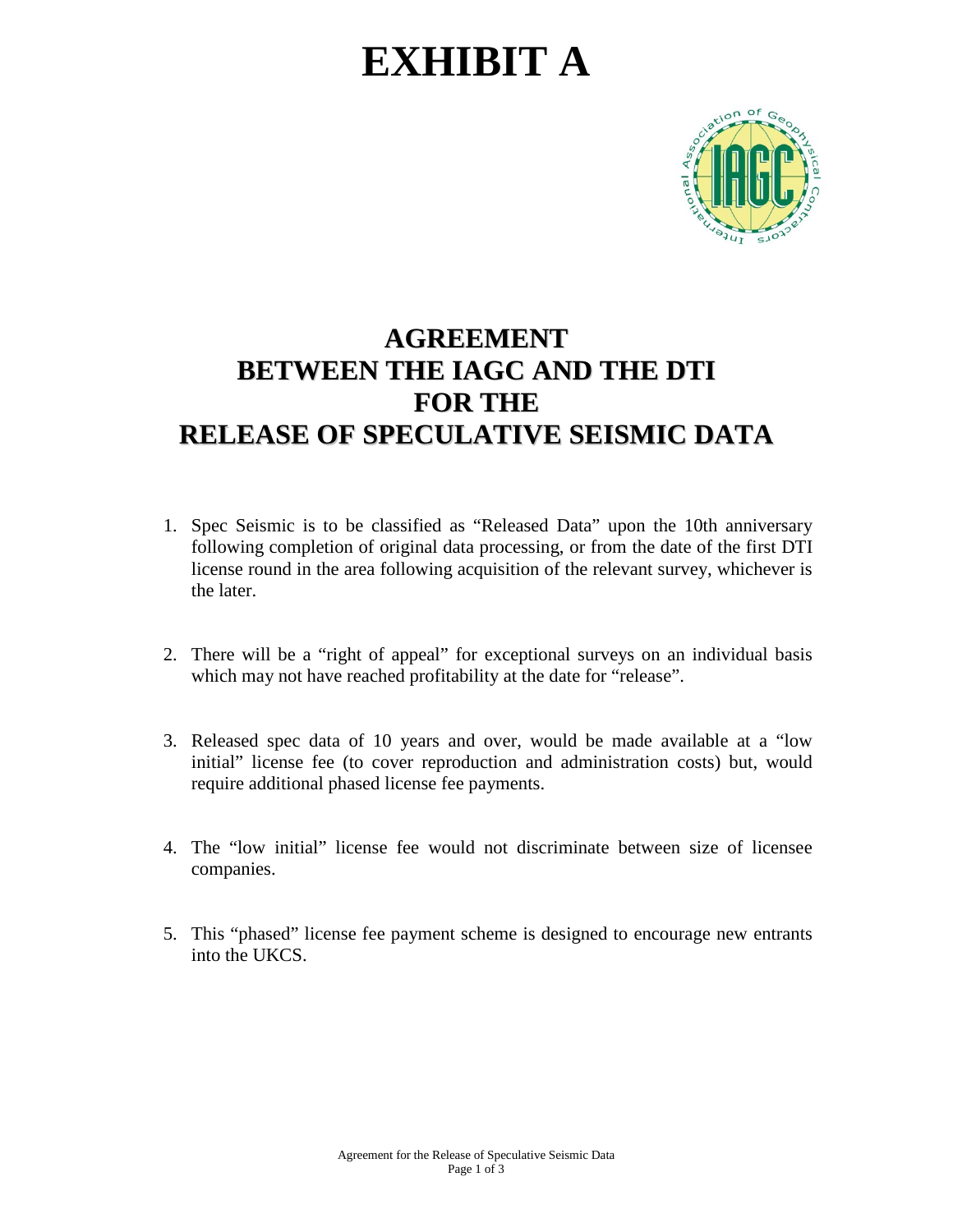- 6. Phased payments could relate to any one or combination of the following:
	- i) acreage applications,
	- ii) group memberships,
	- iii) acquiring equity,
	- iv) drilling,
	- v) hydro-carbon discovery
	- vi) production.

These items would be subject to individual contractors negotiations.

- 7. a) The Released Data only applies to streamer acquisition, (not seabed and multicomponent data.
	- b) Only the original post stack time migrated data would be subject to the release mechanism.
	- c) The owners of these data would retain the exclusive rights for provision of all enhanced, reprocessed, value added products and field data under the under the terms and conditions of their individual license agreements.
- 8. Ownership of and all rights to these data and all derivatives will continue to reside at all times with the geophysical contractor.
- 9. All released data must be licensed directly from the respective owner and will be subject to the terms and conditions of the individual owners data license agreement
- 10. a) Contractors would place the details of these "Released Data" onto the DEAL website.
	- b) Contractors would also continue advertising and promoting data availability as normal.